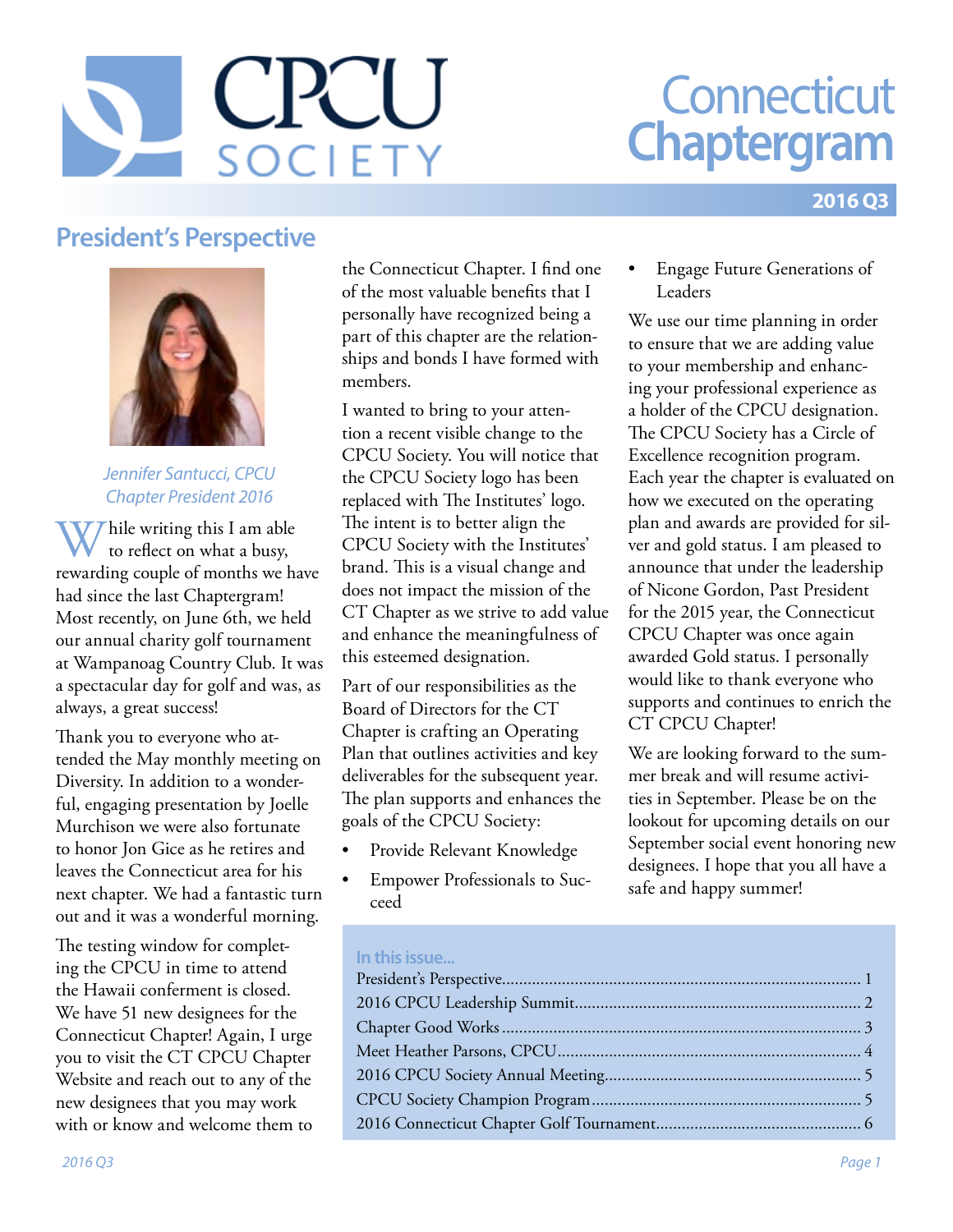## <span id="page-1-0"></span>**2016 CPCU Leadership Summit**

As Vice President of the CT<br>Chapter of the CPCU Society, I had the honor of representing Connecticut at the 2016 CPCU Society Leadership Summit held in San Antonio, Texas, from April 14th to 16th. This Summit brought over 350 CPCU Society chapter, interest group, committee and task force leaders together to participate in strategic training sessions to learn about chapter and interest group operations/best practices, discuss challenges faced as volunteer leaders and to connect with the CPCU Society Leadership Council on strategic initiatives.

Our General Session speaker was Vice Admiral John Bird, who is retired from the U.S. Navy and currently serves as senior Vice President of military affairs for USAA. As a career submarine officer, John previously served on both fast-attack and ballistic missile submarines in the Pacific and Atlantic fleets. Vice Admiral Bird addressed our group at one of our luncheons during the Summit, sharing his experience with and views on effective leadership.

At this same luncheon, which our CT Chapter proudly co-sponsored, we were given the official word that our CT Chapter has once again been awarded the Circle of Excellence "Gold" Award! Congratulations to everyone in our chapter who worked tirelessly to ensure that we were recipients of the Gold again this year! I am so proud to be a part of our chapter and look forward to sharing and incorporating all that I

have learned from this summit with our chapter, as we move forward into 2017.



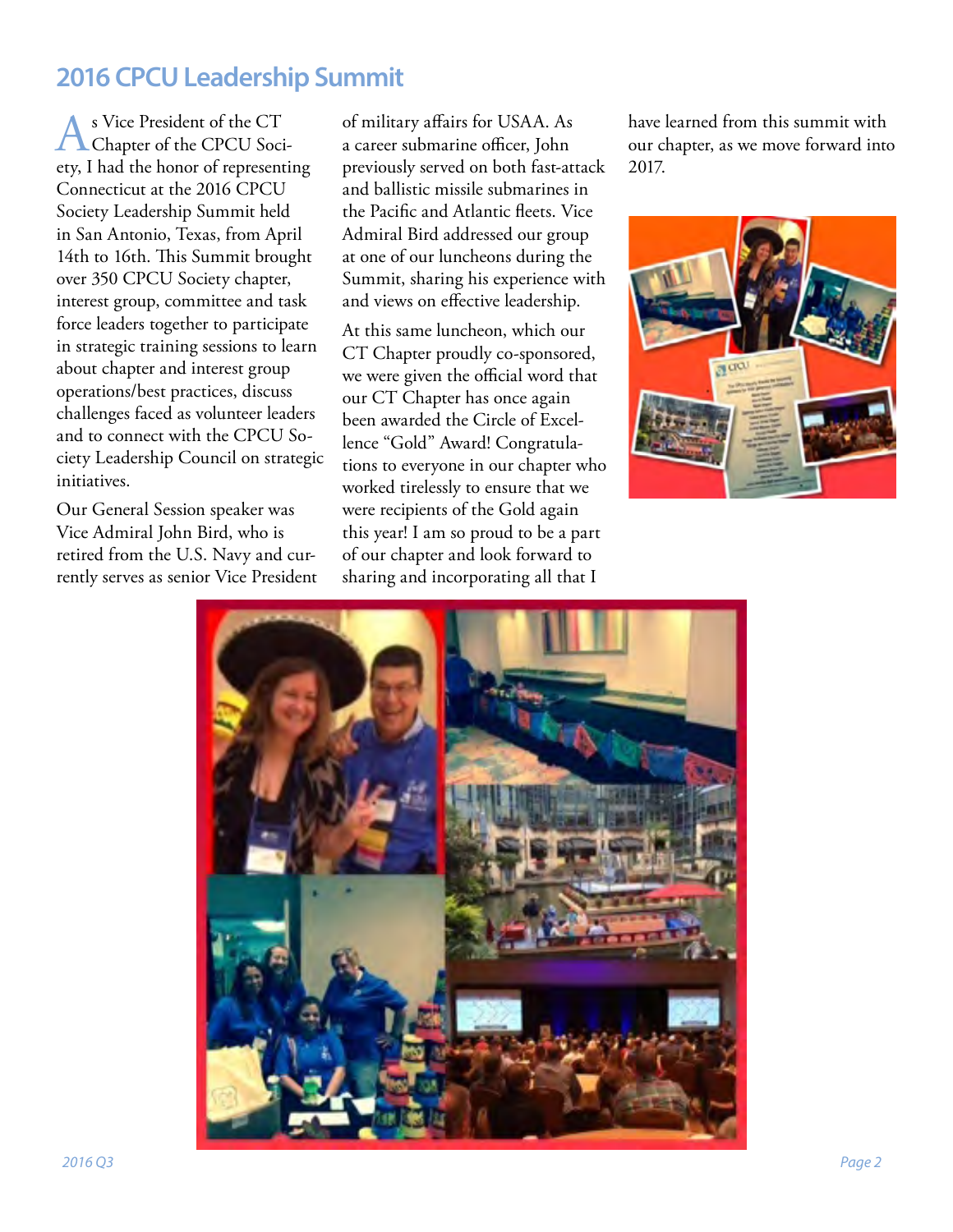## <span id="page-2-0"></span>**Chapter Good Works**

#### **SCHOLARSHIP AWARDS**

The recipient of the Gertrude Sweeney scholarship from CCSU is Jason DiFazio.

Jason just completed his junior year, and is majoring in Finance and Economics. This past summer Jason worked at Northwestern Mutual as a summer intern, and he obtained his life/health insurance license. Jason is active in the CCSU Finance Association and the CCSU Economics Club. Jason is also a member of the Phi Delta Theta fraternity, and he helped to organize a campus-wide walk to raise money for and awareness of ALS.

After graduation, Jason plans to attain his MBA and pursue a career in the investment banking industry as a securities analyst



The recipient of the Gertrude Sweeney Scholarship from the University of Hartford is Jessica Briere.

Jessica is currently an insurance intern at Acadia Insurance, working with the underwriting, claims and marketing departments. She recently was named an Anita Benedetti Scholar by the student advisory committee that is a part of RIMS and attended their conference in

San Diego. While at school, Jessica has volunteered for Hawks Helping Hartford and Blessing in a Backpack.

After graduation, Jessica plans to pursue the CPCU designation and obtain a position in the insurance industry, where she hopes to work within international markets and travel.



The recipient of the 2016 Jerard Alexander Scholarship is Joseph Strid. He is the son of Chapter member Angelina Strid.

Joseph has completed his freshman year at Western New England University, majoring in Criminal Justice. The committee was very impressed with Joseph's community service, both in his hometown and at the University. In his application, he stated that he hopes to embody the "Service Above Self" motto into his college years and beyond. His involvement at the University includes acting as an Open House Associate and Student Peer Advisor. In his hometown he has volunteered for The American Cancer Society, St. Anthony's Church Festival, United Way's Day of Caring and Bristol Adult Resource Center.

After graduation, Joseph is planning to pursue a carrier in law enforcement

#### **RECOGNITION**

Wheeler Clinic honored CT Chapter CPCU, Inc. for our long-standing



support of their organization. As outlined by Susan Walkama, the Hands and Hearts Award was established "to thank those who have offered their hands and opened their hearts to Wheeler Clinic and the children and families we serve in exceptional ways"

Good Works Committee members Alyce DeAngelo, Betty Shepard, Lee Hay and Esther Zinolli attended the Hands and Hearts Reception on May 19th, and accepted the award, which was presented by Susan Walkama (President and CEO) and Jake Biscoglio (Development Committee Chairman).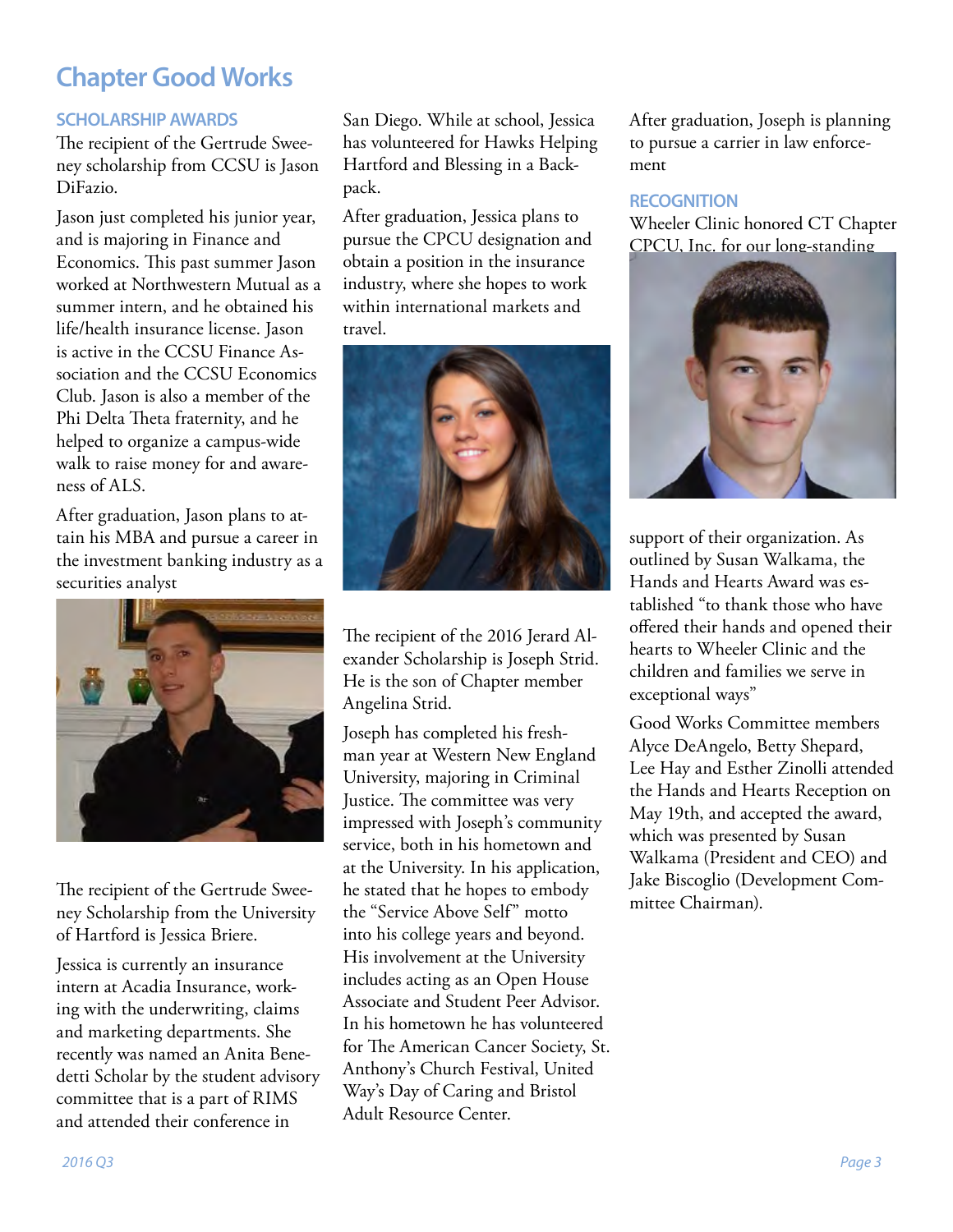## <span id="page-3-0"></span>**Good Works (continued)**



#### **RECENT ACTIVITIES**

We have donated \$1,000 to St. Philip House. Lee Hay attended their Mad Hatter Ball in April. St. Philip House provides support to individuals suffering from AIDS.

We have also donated \$1,000 to Malta House of Care. Deb Bartucca attended their Wonder Women event in May.

Malta House of Care Foundation provides free basic medical care and to uninsured adults in Hartford and Waterbury; they are working on expanding their services to New Haven.

### **Meet Heather Parsons, CPCU**



 $\blacksquare$  eather is currently employed by State Auto Insurance Companies as a Senior Commercial Underwriter in Glastonbury, Ct.

I have been in this position for the past two years and prior as an Account Executive in the Hunt Valley, Maryland office. I began my career as a Commercial Underwriter and held various positions at other Insurance Carriers in Pennsylvania.

I graduated from Honeoye Falls-Lima High School in Honeoye Falls New York. Later in my career I graduated Cum Laude with a Bachelor's of Science Degree from York College of Pennsylvania.

I hold CPCU and AU designations from the Institute and the AFIS (Agra – Business &Farm Insurance Specialist) designation from IRMI. In addition, I served on the CPCU board for The Pennsylvania Dutch

Chapter and the Maryland Chapter for several years and past member of Insurance Women of York, Pa.

Running is my passion and served on the board of the York Road Runners Club as well as an active member promoting the sport of running.

I am married to Curt Haas and have a son, Justin.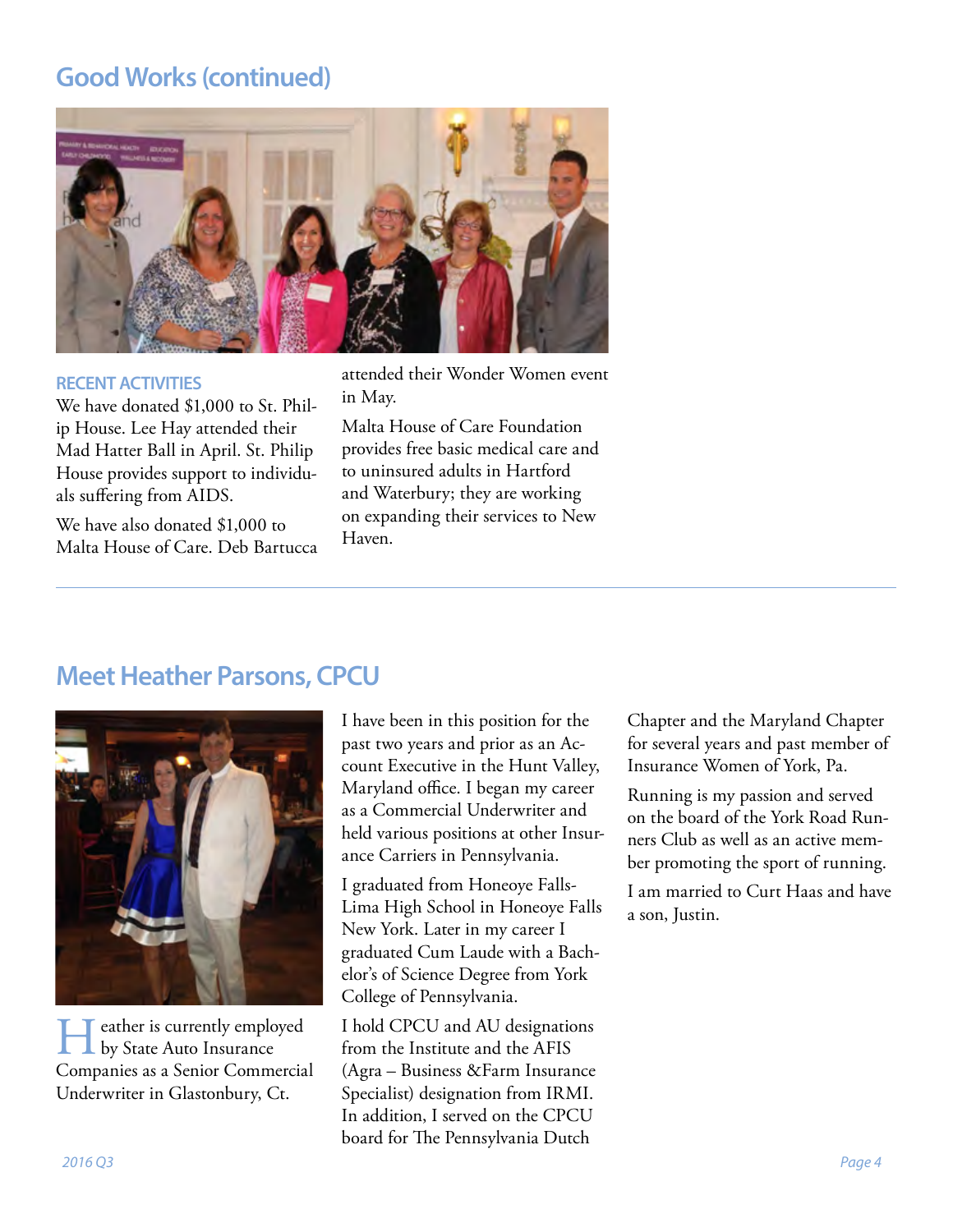## <span id="page-4-0"></span>**2016 CPCU Society Annual Meeting**

The CPCU Society Annual<br>Meeting will take place in Honolulu, Hawaii from September 17th through September 20th. Please join fellow CPCU members for this industry event and celebrate the New Designees who will be sworn in during the Conferment Ceremony.

The CPCU Society is anticipating over 8,000 professionals in attendance this year with many speakers and educational sessions offered. This years' Keynote and Conferment Speaker will be John Quińones, coanchor of ABC's Primetime.

This is the must-attend risk management and property-casualty insurance industry event and will allow attendees to:

Gain technical knowledge that you can immediately apply to your job responsibilities

Empower yourself to confidently meet the challenges facing your business

Engage with leading industry experts and build valuable professional relationships

Please register online at [https://www.](https://www.cpcusociety.org/education-events/annual) [cpcusociety.org/education-events/](https://www.cpcusociety.org/education-events/annual) [annual-](https://www.cpcusociety.org/education-events/annual)meeting

## **CPCU Society Champion Program**

The CPCU Society's Champion program enables communication between the CPCU Society and employer organizations. Through this program, the CPCU Society appoints active members to "champion" the benefits of the CPCU designation. For example, Champions may encourage their fellow employees to pursue the CPCU designation and participate in CPCU events. They may help local chapters get or stay in touch with prospective or inactive CPCUs. They may also help keep their employers aware of opportunities available from the CPCU Society.

*2016 Q3 Page 5* Champions may be asked to assist in connecting with specific groups within their company, such as the staff responsible for deciding on sponsorship opportunities, or contacts within the Human Resources Department in charge of executive development or continuing education. The Champion need only provide a name and contact information. In addition, Champions of companies selected for a "Connections" visit by members of the

CPCU Society's Executive Committee will be asked to assist in arranging the visit. Champions are also asked to alert the Society to company announcements or decisions that may impact CPCU Society member support. The CPCU Society can use champions from the local office up to the company headquarters.

There is no travel involved in being a CPCU Society Champion. The role is currently open-ended. The amount of time spent on this role is up to each individual to determine, and may be concluded at any time. Many Champions find they only need to commit a few hours each month.

By becoming a champion you will earn 15 Continuing Professional Development points each year, and gain recognition and gratitude from the CPCU community! If you are interested in this opportunity, please contact Chapter Services at [Chapter.](mailto:Chapter.Services@cpcusociety.org) [Services@cpcusociety.org](mailto:Chapter.Services@cpcusociety.org).